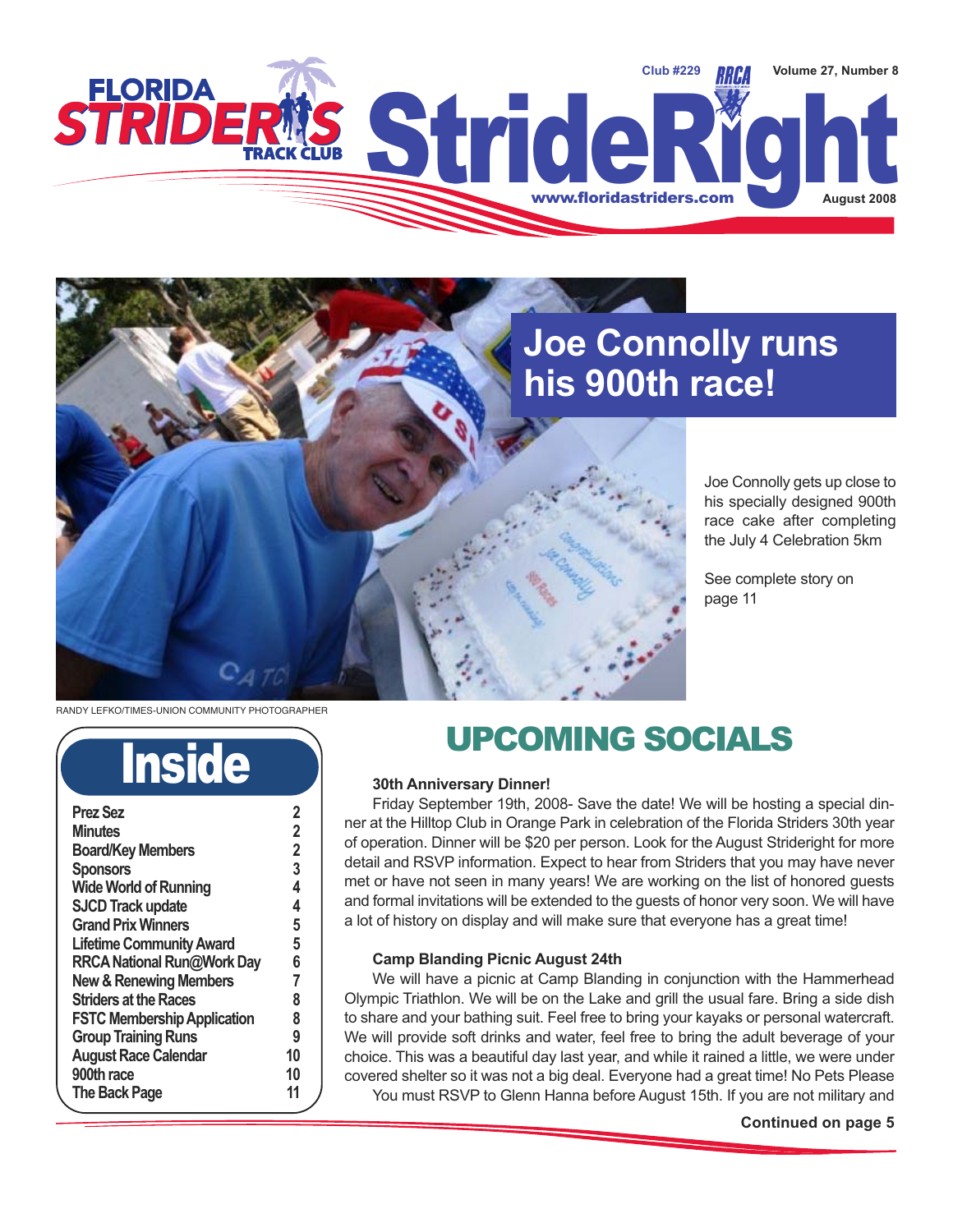# **Prez Sez** By Dave Bokros

It's hot! It will get hotter. Your times will be slow and you won't feel that great all the time. Just remember to gut it out, but be smart. Pay attention to your body, pay attention to your friends

while you are running. Remember to hydrate. If you fell nauseous or your friends complain of nausea then stop! We live in a tough part of the country so don't feel bad if you feel you have to stop.

The following is a link to the signs of heat stress and stroke from Oklahoma University. Take the time to read them and know what to do if you or, since you will be a babbling idiot on the verge of coma, your running partner exhibits the sign of heat stress or stroke. It can kill and we don't want that!

#### **http://www.pp.okstate.edu/ehs/training/heat.htm**

The only way to get used to the heat is to run in it, but do your best to be safe. Trust you when I say you will be missed if something happens to you. I hope everyone is having a great summer. Get out and run and just think about how well you will do and how good it will feel when the temperature starts to drop!

See you on the Road!

### Board of Directors' Minutes 6/10/2008

The meeting was called to order by Dave Bokros at 7:05 p.m. Directors present were Randy Arend, Dave Bokros, Vicky Connell, Janis Dolembo, Mike Ford, Glenn Hanna, Kellie Howard, Kim Lundy, Keith Poythress, Mike Mayse, Regina Taylor, Regina Sooey, John Steinberg, Mary Ann Steinberg, and James Vavrina.

**Minutes:** There were no changes to the June minutes.

**Treasurer's Report:** Janis Dolembo reviewed the Treasurer's report, pointing out that there were two deposits made from the Children's Running Camp. Dave asked about the return check charge, and Janis stated it was from a check she received for \$6 that was returned with a charge of \$25. It was noted one of the CD's is about to mature. Kim Lundy moved that Janis look for and purchase a CD with the best rate she can find for one year. Keith Poythress seconded, and the board approved unanimously. Janis noted that she is looking for another bank because of problems she has had with Compass Bank.

**School Health Advisory Council (SHAC):** Mary Ann Steinberg stated that all schools are required to have a SHAC, and Clay County just recently started theirs. One of the goals of the SHAC is to make the schools aware of the Run/Walk clubs within the schools. They also push for better nutrition and healthy lifestyles. Maria Laracka set up the first meeting with mostly people from the schools and health department, while it's supposed to include people from the community. She is looking for additional community members. The board meets quarterly with the next meeting taking place September 9th from 2:00 p.m. to 3:30 p.m. MaryAnn is hoping for a Strider representative to attend. Dave asked if anyone was interested in attending, stating we could rotate this responsibility. Mike Ford asked if this is just the Clay County SHAC or does it include surrounding areas. Mary Ann answered that it only includes Clay. The board agreed to send a rep to this meeting, to be decided when it gets a bit closer. Vicky Connell stated that she would be interested in attending. John Steinberg also volunteered to attend. A motion was made by Kellie to send a rep, seconded by John Steinberg, and approved by all. Mary Ann stated that the third Annual Step Up America 5K will occur February 7, 2009. Mike Ford moved for the Striders to support this race, sec- **Continued on page 7**

**President/Memorial Day 5K Director:** \*Dave Bokros . . . . . . . .(C) 545-4538 email: DBokros@comcast.net

**Vice President and Scholarship Coordinator** \*Kellie Howard . . . . . . .(H) 732-7377 email: kellski@comcast.net

**Treasurer: \***Janis Dolembo . . . . . .(H) 399-2436 email: jdolembo@hotmail.com

**Secretary:** \* Vicky Connell . . . . . .(H) 276-0193 email: VickyJC@comcast.net

**Membership Coordinator/Newsletter Circulation Coordinator/Equipment**

**Coordinator:** \*Mike Mayse . . . . . . . .(H) 777-6108

email: mjmayse@comcast.net **River Road Resolution 5K Director:**

Bob Boyd . . . . . . . . . . .(H) 272-1770 email: BobBoydFL@gmail.com

**Children's Run Coordinator/Photographer:** Vanessa Boyd . . . . . . .(H) 272-1770 email: VanessaABoydFL@gmail.com

**The Back Page Columnist:** Mike Marino........(H) 477-8631 email: m.t.marino@clearwire.net

**Social Coordinator/Quarterly Meeting Speaker Coordinator:**

\*Glenn Hanna . . . . . . . (H) 777-9351 email: ghanna3@bellsouth.net

**Run to the Sun Director/Assistant Social Coordinators:**

\*Kay Womack.......(C) 718-4210 email: kaywoma@hotmail.com

**Directors at Large:**

\*Randy Arend . . . . . . .(H) 272-3861 arendrr@aol.com \*Mike Ford . . . . . . . . . .(H) 406-2989 email: forddog92@hotmail.com \*Kim Lundy . . . . . . . . .(H) 213-0250 email: woodski135@aol.com \*Keith Poythress.......(H) 541-1878 email: poyth@bellsouth.net \*Mary Ann Steinberg email: 4steinbergsrun@bellsouth.net \*John Steinberg email:4steinbergsrun@bellsouth.net \*Regina Taylor . . . . . . .(H) 928-9555 email: rhtaylor64@comcast.net \*Regina Sooey . . . . . . (H) 673-0608 email: regina@reginasooey.com \*James Vavrina...(C) 718-4247 email: jamesvav@hotmail.com

**Hog Jog Director:** Steve Bruce . . . . . . . . .(H) 728-7759 email: stevebruce@comcast.net

**River Run Hospitality Tent Coordinator:** Stan Scarlett . . . . . . . . .(H) 994-2687 email: stanscarlett@msn.com

**RRCA Southern Region Director:** Ken Bendy . . . . . . . . . .(H) 278-2926 email: kbendy@aol.com

**North Florida RRCA Representative:** Mike Bowen . . . . . . . . . . . (H) 850-308-1953 email: michael.s.bowen@gmail.com

**Strider "Person" Coordinator for Races:** Al Saffer . . . . . . . . . . . .(W) 665-6996 email: saffat@jea.com

**Webmaster**

Kristen Hughes email: kristenhughes@comcast.net

**StrideRight Editor**

 $.$  . .(C) 343-5181 email: striderightedit@aol.com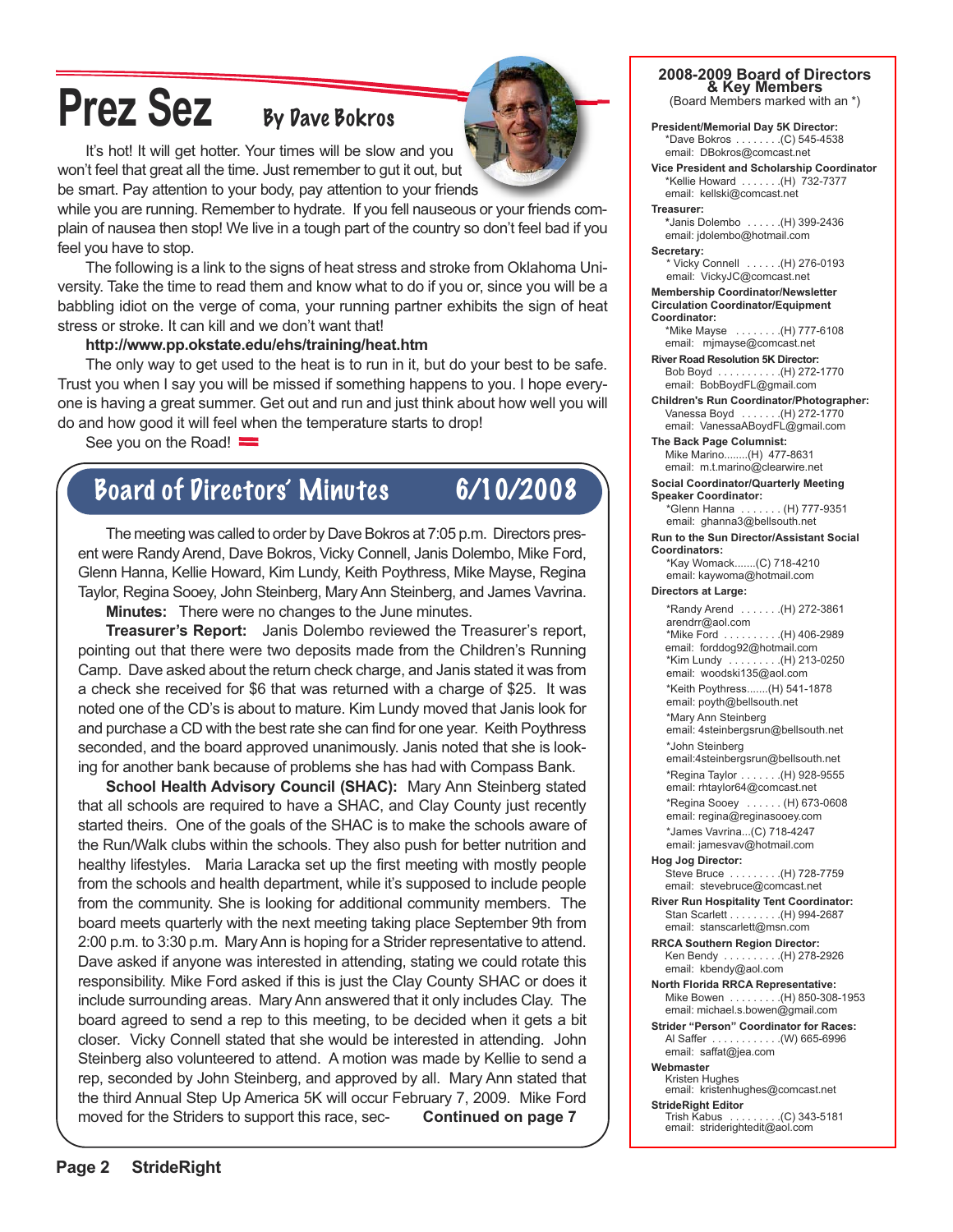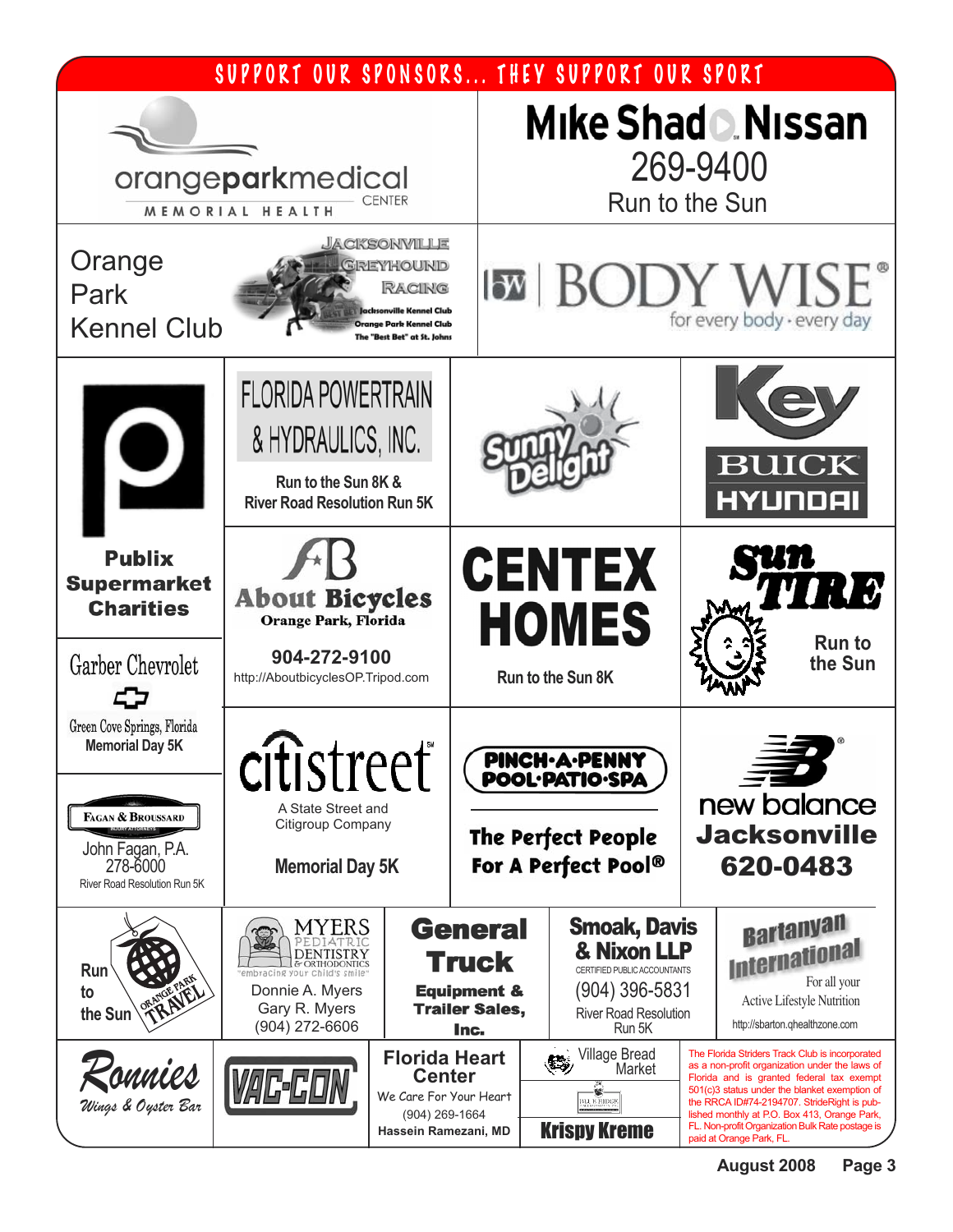# **Two Good Feet**

Twenty-six bones make a foot. Fourteen little bones in your five toes; five metatarsals; three cuneiforms and a cuboid; the navicular, the talus, and the big old calcaneus (heel bone). One bone for each mile of a marathon.

Too many runners treat the foot like a hoof. It is not a single entity, to be shoe-horned into a Reebok. I'm here to implore you to treat your feet like you love them. If you will be good to your feet, they are much more likely to be good to you!

Grab your right foot with both hands, shoe off. Sock on or sock off, doesn't matter. Fold your leg, tailorfashion, so your foot is in your lap and get busy. You are going to make your foot happy.

With your thumbs, start working into the fat pads at the ball of your foot. Push and knead, twist and pull. There are five metatarsals that press against that pad every time your foot pushes off the ground. Explore that quintet of bones and get to know them better.

Now work out to the tip of each toe, feeling each of those 14 little bones. Fold them back and forth, twist each one, tweak them and pull them. Don't they tell you they are glad to be touched?

#### **WIDE WORLD OF RUNNING By Jay Birmingham**

Those other seven bones, the larger ones, suffer lives of neglect. But not on your foot! Go after them, too. Twist your foot and appreciate your arch. Wiggle your ankle and realize that ligaments connect each bone to its neighbors. Stretch and probe, and rotate your ankle with both hands, first one direction and then the other. Go ahead, roll it through the whole range of motion.

You have just completed caressing your foot. In the meantime, you have also stretched dozens of the tendons that connect muscles to those 26 bones, from the thick Achilles tendon to the tiniest toe flexor and extensor. Every muscle that moves your foot in running has its origin in the knee area or lower leg. By tugging on the foot, you have given each of those muscles a subtle stretch. The foot-rub technique is far more effective than toe touches or leaning against a tree.

Lie back and allow your foot to rest on the ground, your knees bent. Raise your right foot (the one you just massaged), and tilt your leg to one side, then the other. You should observe that your calf muscles are flaccid and sag, totally relaxed. Palpate (touch) your calf and make it jelly-like. It is not normal for it to be permanently taut.

While lying there, jiggle your hamstring muscles. They, too, have probably benefited from the work you have done on your foot and will be supple.

Halfway done.

Repeat the routine on your left foot. Seek areas that are especially stiff or tender and give them an extra minute.

Now you have two happy feet, two loose ankles, two relaxed calves and shins, and thigh muscles more at ease than you have had for quite some time.

This routine, repeated daily, will greatly increase the likelihood of superior foot health, and reduce your need for time-consuming stretching programs.

Each morning, for 40+ years, I have started each day with a quick foot rub and the practice has served me well. Give it a try. Your feet will love you.

*Jay Birmingham has been a contributor to the StrideRight for several years.*

# **Important info regarding the St John's Country Day School Track!**

The Orange Park Wednesday Night track group will be moving to the Orange Park High School Track for the weeks from June 16th through August 11.

Due to resurfacing and some other summer events at St John's the track will be off-limits for outside use. Please spread the word and join us at the Orange Park High School track for the same Wednesday night workouts.

We expect to return to St John's after August 11th. The Florida Striders would like to thank St John's for their continued generosity to the Striders and their community by granting us use of their facilities.

When you get a chance thank Kim Hoyt for helping us with access to the OP High track! Please use the parking area on the west side of the bleachers (closest to Blanding Blvd.

**To assure that your results get listed in the StrideRight please don't forget to sign the Strider Man!**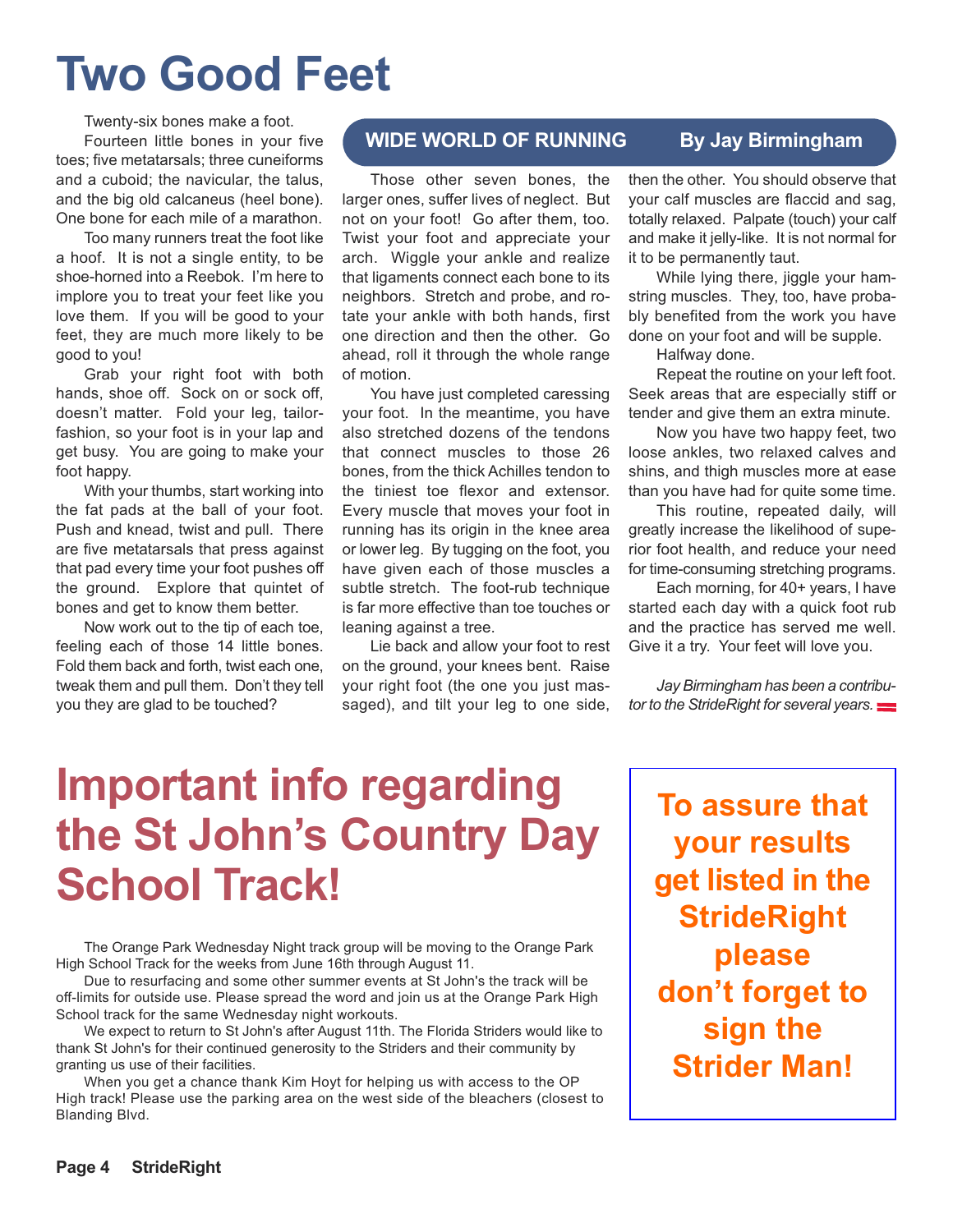

### **Overall Winners**

**Men 11 - 13** Matthew Walker

**Men 25 - 29** Bradford Risner

**Men 30 - 34** Jason Arnold

**Men 35 - 39** Paul Wilson Andrew Marchand Chris Brock

**Men 40-44** John Wisker Timothy Starling David Bonnette

**Men 45 - 49** Jim Shields

**Men 50 - 54** Terry Sikes Stephen Beard Larry Sassa

**Men 55 - 59** Bruce Holmes Bernie Candy Paul Geiger

**Men 60 - 64** George White George Hoskins

**Men 65 - 69** Paul Smith Frank Frazier Otto Monroe

**Men 70 - 74** Al Saffer Everett Crum

**Men 75 & Up** Joe Connolly

**Women 10 & Under** Lindsey Averitt, Ashton Holliday

**Women 11 - 13** Lindsey Depontes

**Women 20 - 24** Rebekah Wild

**Women 25 - 29** Jo Shott Women 30 - 34

**Women 30-34** Kim Pawelek Barbara Carrico Joy Murphy

**Women 35 - 39** Kim Scurti Susan Jennings

**Women 40 - 44** Regina Taylor Lisa Thomas Alison Ronzon

**Women 45 - 49** Elizabeth Diamond

**Women 50 - 54** Maggie Miller Gail Pylipow

**Women 55 - 59** Donna Rettini

**Women 60 - 64** Donna Scalia

**Women 65 - 69** Elfrieda Wyner Elda Bell

**Women 75 - UP** Diane Aimone

#### **UPCOMING SOCIALS**

Continued from page 1

do not have a valid military ID and sticker on your vehicle you must contact Glenn Hanna prior to August 15th so that security knows you are coming and you can drive on base. Contact Glenn at ghanna3@bellsouth.net for more info.



TOM SKORDAS

### **Longtime Community ervice Award**

On June 21, past president and longtime Florida Strider, John TenBroeck was awarded the Longtime Community Service Award at the JTC Running 25th Annual Awards Banquet.

Congratulations John and thanks for all you do for our running community!

The Jacksonville Grand Prix will consisted of 16 races. Overall scoring was determined by using age-graded performance factors (these factors are determined as a percentage of the current age record for each age based on information supplied by USA Track and Field). Age group points are based on scoring in the top ten of each age group.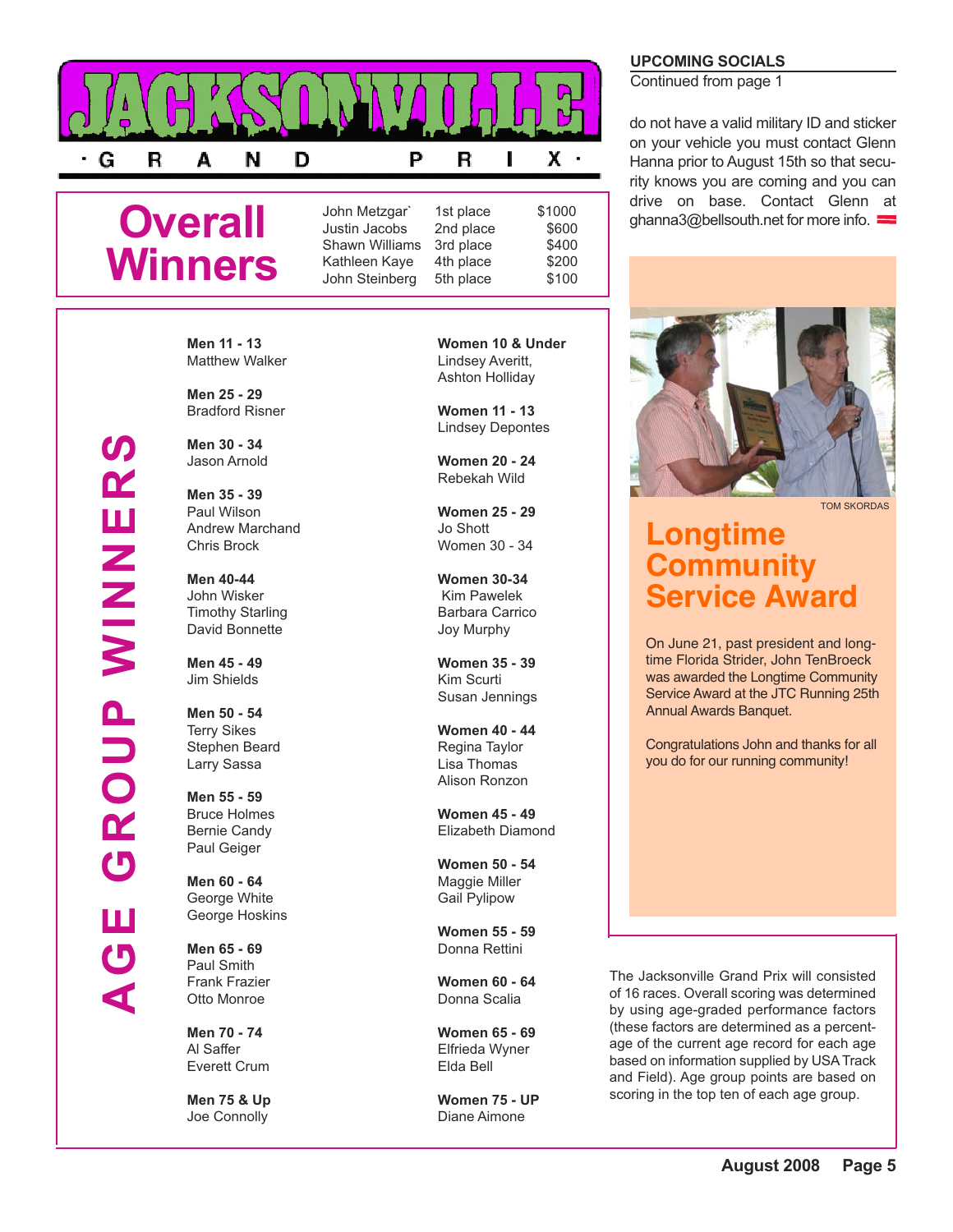# RRCA National Run@Work Day<br>September 19, 2008



#### **History**

In 2006 the Road Runners Club of America (RRCA) founded the grassroots movement to promote National Run@Work Day. Successful Run@Work Day events were held around the country from New York, NY to Atlanta, GA to Houston, TX to Spokane, WA.

### **What National Run@Work Day**

#### **When & Where**

On September 19, 2008, the Road Runners Club of America will launch the 3<sup>Rd</sup> Annual National Run@Work Day. National Run@Work Day events will be held around the country by RRCA members, supporters and individuals interested in promoting the improved health status of working adults.

#### Why

The US Centers for Disease Control and Prevention (CDC) National Health and Nutrition Examination Survey (NHANES) estimates that 64% of US adults are either overweight (33%) or obese (31%), meaning they have an excess weight of 30 lbs or more. For over 20 years, the CDC has been tracking obesity trends, and they have reported that the rate of overweight adults in the US has increase by 18% in those 20 years.

The causes of overweight and obesity can be complex. However simply put, overweight and obesity results from an energy imbalance. Eating more calories and not getting enough exercise or physical activity results in the imbalance that causes obesity. The result of overweight and obesity can be an increased risk of many diseases and health conditions such as heart disease, diabetes, high blood pressure, osteoarthritis and others. The rise of overweight and obesity and the resulting health conditions has a dramatic effect on health insurance costs around the US. It is estimated that overweight and obesity health related medical costs have reached an all time high of \$75.8 billion per year (www.cdc.gov).

The goal of the RRCA National Run@Work Day is to raise national awareness about the importance of daily physical activity. RRCA members across the country will organize community based events encouraging people to incorporate at least thirty-five minutes of exercise into their daily lives. Incorporating thirty-five minutes of exercise can markedly improve one's overall physical health and can help alleviate health related medical costs associated with overweight and obesity.

#### How

- An RRCA National Run@Work Day event can be hosted by a running club or event, an individual, or a corporation
- . The event should be a fun run and/or walking event with the duration of at least thirty-five minutes held before work, during lunch, or immediately after work or all of the above in order to accommodate varying schedules
- . Event hosts should work with a company's human resources department or staff to organize and promote the event within the company
- . Post your local RRCA Run@Work Day event for FREE on the RRCA Calendar at www.RRCA.org
- Provide participants with general nutrition, fitness and healthy living information
- Download, print, and share the RRCA Brochure found on the Programs section of our website
- . Work with local sponsors to provide participant incentives, event support, and promotion
- Use our sample press release to send to your local media
- Contact the RRCA at office@rrca.org or call 703-525-3890 for more information.

### **We Run the Nation!**

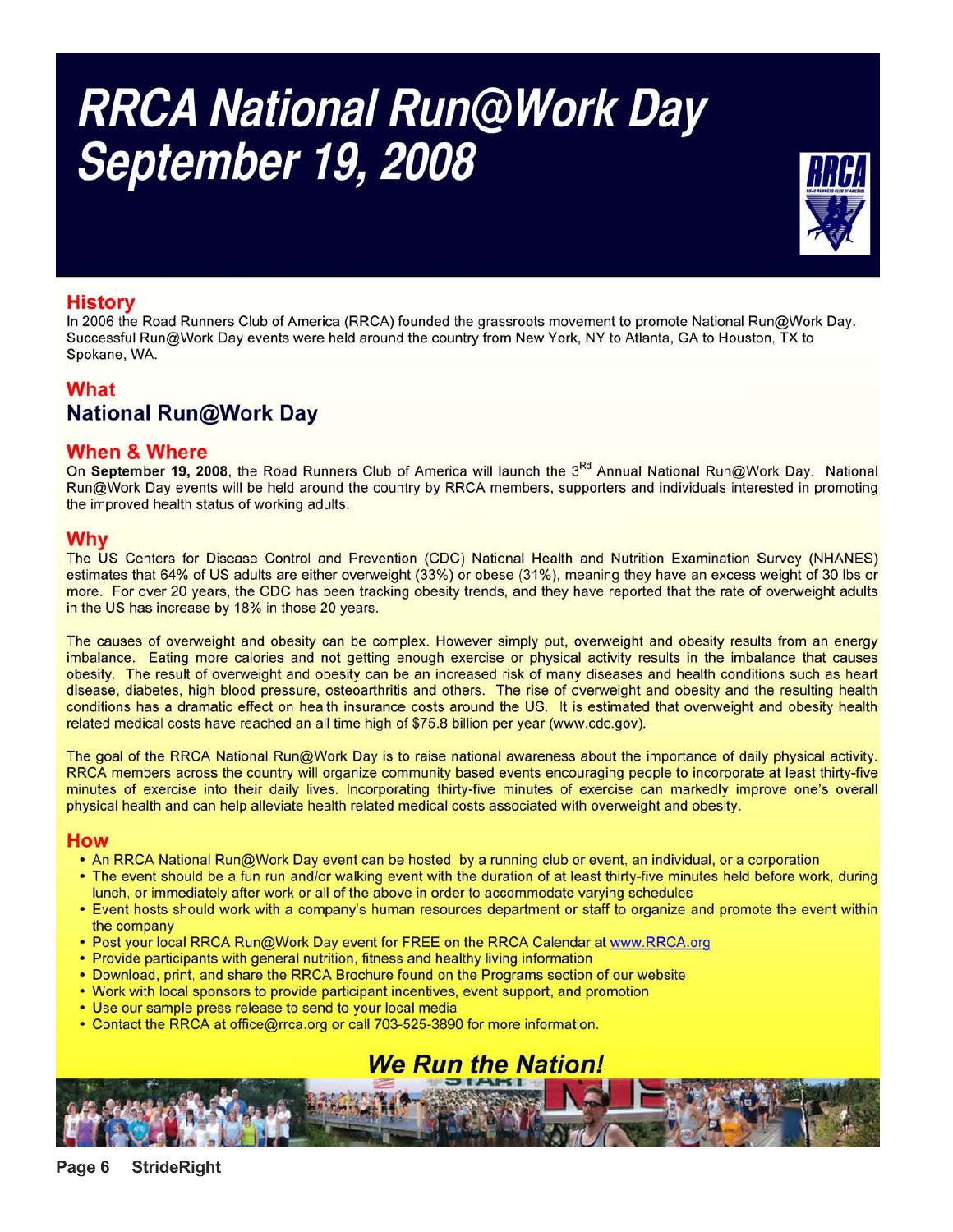#### **MINUTES**

#### Continued from page 2

#### onded by Mike Mayse, all were in favor.

**Health Department Logo w/ Major Sponsors**: Dave would like to put the Step Up Florida Logo with a link to the website on our Strider website main page. Kellie so moved, Keith seconded, all approved.

**2008-2009 Race Dates:** Dave presented a calendar of Strider Race dates for the coming year, to include the Hog Jog for this year. He noted that the River Road Resolution (RRR) 5K was moved to the third weekend in January (the 17th) so as not to conflict with the Disney Marathon. The Run to the Sun (RTTS) is traditionally the second weekend in April, but we're moving it to the 18th to accommodate the Sheriff's Department and not conflict with the Clay County Fair. Mike Ford asked if our first three races of the year are part of the Grand Prix, and Dave told him they are. The Memorial Day 5K will be May 25th. The Hog Jog has been recommended to be held November 8th by Steve Bruce, the Race Director. Mary Ann asked if there were other Fun Runs to add to the schedule. Dave said the RRR and RTTS are the big races which give money to the schools for the Children's Fun Runs. Mike Ford went over the October, November, and December Fun Runs for the kids that have some prizes, but no money for the schools. Dave agreed to add these Fun Runs to the website calendar. Glenn moved that we approve

the dates as recommended, Janis seconded, and all approved unanimously.

#### **Socials:** 30th Anniversary Picnic –

Glenn stated that the Xterra Trail Run, which was attached to the Social for next month, has been cancelled. Instead, we will do a day at the beach, going on some runs in advance and then having a picnic on the 26th of July. ForAugust, we will be at Camp Blanding in conjunction with the Hammerhead Olympic Triathlon (HOT) on Sunday, the 24th. Glenn mentioned that we must have an RSVP in advance to get people access to the post. He and Dave are collecting names to turn in.

**Next Glenn talked about the Founder's Day Banquet.** The committee looked at several venues, and determined that the Hill Top offered us the best deal. He gave us the available dates in September to choose from and it was proposed to accept the 19th as the primary, 13th second, and the 12th as the third choice. Kellie said we will charge everyone \$20 per person. The room holds 150 people, and they will serve a buffet which includes prime rib, salmon and fettuccine. This is dependent on 100 people attending. The committee has estimated at least 75 paying guests and 25 guests of honor to receive complimentary meals. If 75 people pay, and we spend money for guests as well as invitations, the committee estimates it will cost \$3200, half of which is already covered in the social budget. The original social budget was \$1690 for the year, and we've only used about \$100 of it so far. The cost of the room is \$800. The minimum required is 50 people, maximum 150. Regina Taylor asked what the program would include. Dave stated there would be some awards and a presentation, but that has not been determined yet. There will also be a cash bar. Mike Mayse checked the by-laws to ensure we could vote for a non-budgeted item, and determined that we could. Vicky moved that we approve the budget and the dates as set forth, and Kellie seconded. There was some initial dissention until the motion was clarified to be an additional nonbudget item which would not affect the current social budget. There was a count of votes and all approved.

#### **General Discussion:**

Mike Ford mentioned that he hasn't decided whether to do an additional Children's Fun Run in October. He also said he's getting inquiries about whether he's going to do Cross Country at the Junior High Level.

Mary Ann said that Charles E. Bennett Elementary gave the Application for a Run/Walk Club grant to Dave.

Keith Poythress presented a proposal to collect old athletic shoes for recycling, saying he would like the support of the Striders. We would table the discussion for the next agenda.

There was a motion for adjournment and the meeting was adjourned at 8:20.

Respectfully submitted, Vicky Connell

### **New, Renewing and Expiring Memberships**

| <b>NEW MEMBERS</b>       |         | <b>MULTI-YEAR RENEWALS</b>  |                    | Diego Esguerra             | 6/30/08 |
|--------------------------|---------|-----------------------------|--------------------|----------------------------|---------|
|                          |         |                             |                    | Laurie & Stephanie Fischer | 6/30/08 |
| Christine & John Allmand | 7/31/09 | Christina Tellus            | 8/31/09            | John Hirsch                | 6/30/08 |
| Jacinta Carter           | 6/30/09 | Steve & Gina Waterhouse     | 8/31/09            | Bob Kennedy                | 6/30/08 |
|                          |         | <b>Larry Flowers</b>        | 8/31/10            | Sara Matukaitus            | 6/30/08 |
|                          |         |                             |                    | Chris Owen                 | 6/30/08 |
| <b>RENEWING MEMBERS</b>  |         |                             |                    | Ashley Peterson            | 6/30/08 |
| Thomas Pittman           | 7/31/11 | <b>EXPIRING MEMBERSHIPS</b> |                    | <b>Terry Sikes</b>         | 6/30/08 |
| Jennifer & Quinn Roberts | 7/31/11 |                             |                    | <b>Ashley Stone</b>        | 6/30/08 |
|                          |         | Jan Bohn<br>Cindy Bradley   | 6/30/08<br>6/30/08 | <b>Keith Timmons</b>       | 6/30/08 |

In our continuing efforts to improve communications we are adding another feature to our monthly report. We have added the membership expiration date. This will allow you to double check my work and ensure I get it right. If your name does not appear in this column or you think something is in error with your renewal date please email me at floridastriders.com or call Mike Mayse (904) 777-6108.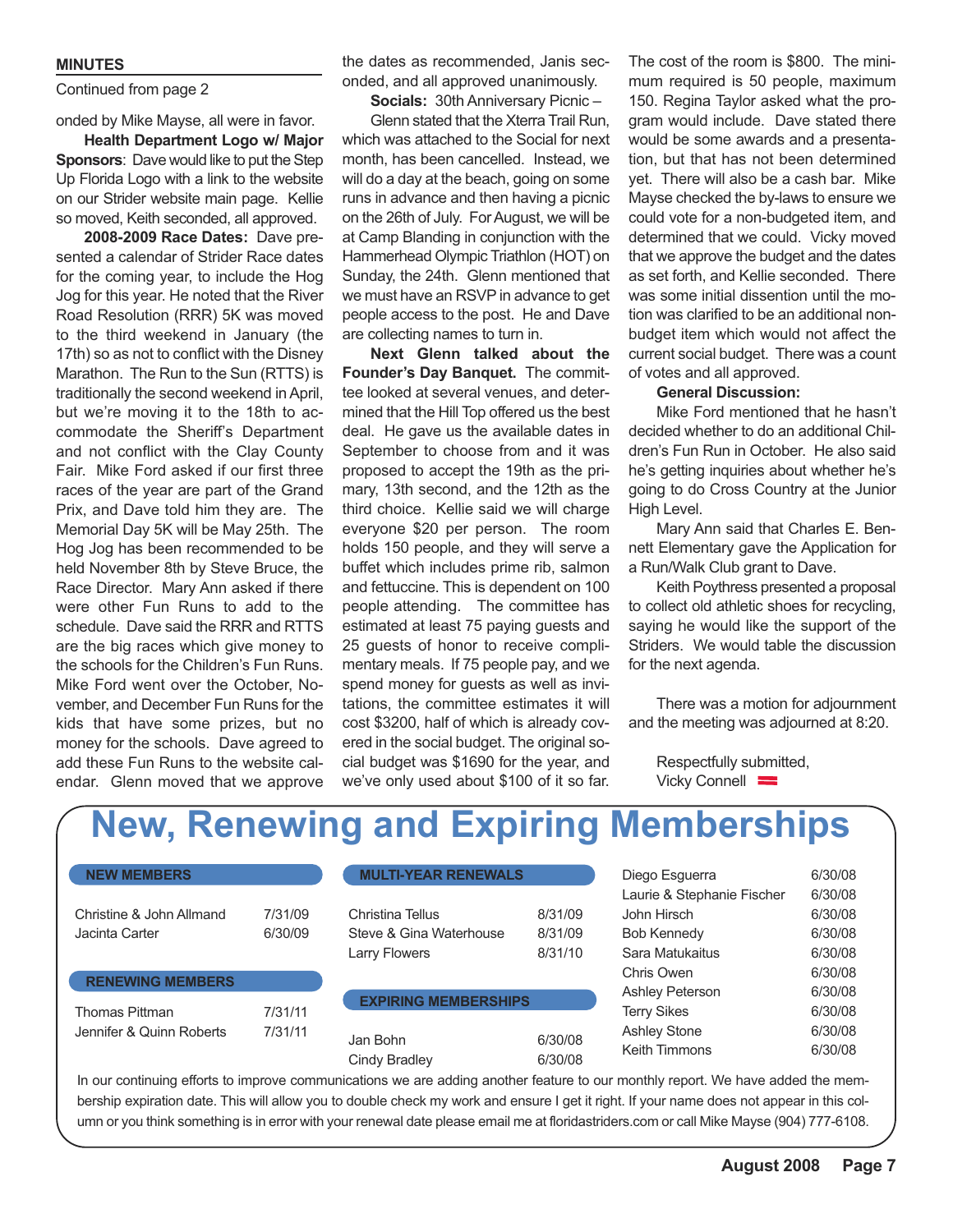# Striders at the Races

# Race Results To get your race results published, email m.t.marino@clearwire.net

|                        | <b>CELEBRATION 5K</b><br><b>Jacksonville</b><br><b>July 4, 2008</b> |         | David Kelley<br>Chelle Mahaney<br>Denise Dailey | 25:26<br>25:46<br>25:50 | Walker!     | Michelle Ramon<br><b>Shannen Crampton</b> | 46:16<br>1:01:24           |         |
|------------------------|---------------------------------------------------------------------|---------|-------------------------------------------------|-------------------------|-------------|-------------------------------------------|----------------------------|---------|
|                        |                                                                     |         | Kimberly                                        | 26:15                   |             | <b>CELEBRATION 1MILE FUN RUN</b>          |                            |         |
| Justin Jacobs          | 15:42                                                               | 1st A/G | John Gauer                                      | 26:58                   |             | Dot Mitchell                              | 11:53                      |         |
| John Funk              | 18:52                                                               |         | <b>Ben Holland</b>                              | 27:00                   | 2nd A/G     |                                           | Ran with these 2 Grandkids |         |
| <b>Bruce Holmes</b>    | 19:08                                                               | 1st A/G |                                                 | 27:05                   |             | <b>Breanna</b>                            | 9:30                       |         |
|                        | 19:21                                                               |         | <b>Bradley Shepard</b>                          |                         |             |                                           | 11:56                      |         |
| Keith Poythress        |                                                                     |         | Marie Bendy                                     | 27:08                   | 2nd A/G     | Morgan                                    |                            |         |
| Randy Arend            | 19:39                                                               |         | Ed Kelly                                        | 28:16                   |             |                                           |                            |         |
| Stephen Beard          | 19:55                                                               | 3rd A/G | Dennis Lee                                      | 28:20                   |             |                                           | <b>FOLKMOOT 5K</b>         |         |
| <b>Robert Crampton</b> | 20:27                                                               |         | Leslie Magruder                                 | 28:43                   |             |                                           | <b>Waynesville, NC</b>     |         |
| George White           | 20:54                                                               | 2nd A/G | Patricia Czarnecki                              | 29:07                   |             |                                           | <b>July 19, 2008</b>       |         |
| Randy Abate            | 21:30                                                               |         | <b>Bernie Powers</b>                            | 29:28                   |             | Marie Bendy                               | 27:54 2                    | nd A/G  |
| Eric Bush              | 21:35                                                               |         | <b>Keith Timmons</b>                            | 30:13                   |             | Ken Bendy                                 | 31:34                      |         |
| Paul Smith*            | 21:53                                                               | 1st A/G | Nancy Pullo                                     | 31:32                   | 3rd A/G     |                                           |                            |         |
| <b>Raymond Ramos</b>   | 21:55                                                               |         | Al Saffer                                       | 31:34                   | 2nd A/G     | <b>NEW BRIDGE OF LIONS 5K</b>             |                            |         |
| Ann Krause             | 22:04                                                               | 1st A/G | Bo Holub                                        | 31:35                   | 1st A/G     |                                           | <b>St. Augustine</b>       |         |
| Maura Sova             | 22:31                                                               | 1st A/G | Ken Bendy                                       | 31:44                   | 3rd A/G     |                                           | <b>July 19, 2008</b>       |         |
| <b>Rexx Weir</b>       | 22:09                                                               |         | Freddy Fillingham                               | 32:34                   |             |                                           |                            |         |
| Lewis Buzzell          | 22:13                                                               | 3rd A/G | Mark Lay                                        | 32:35                   |             | Ann Krause                                | 22:44                      | 1st A/G |
| Alek Abate             | 22:20                                                               | 2nd A/G | S. Manley                                       | 32:40                   |             | <b>Gail Pylipow</b>                       | 23:40                      | 2nd A/G |
| Stephanie Griffith     | 22:32                                                               | 2nd A/G | Cathy Reidy                                     | 33:07                   |             | <b>Tracy Pfuntner</b>                     | 24:48                      |         |
| Gayle Pylipow          | 22:37                                                               | 3rd A/G | Evan Gould                                      | 33:28                   |             | Jim Hughes                                | 25:03                      |         |
| <b>Jack Howdeshell</b> | 22:33                                                               |         | <b>Judy Gould</b>                               | 33:37                   |             | Kristen Hughes                            | 25:14                      |         |
| Randy Pullo            | 22:42                                                               |         | <b>Patt McEvers</b>                             | 34:06                   |             | Chelle Mahaney                            | 26:37                      |         |
| Simon Jacobson         | 22:57                                                               |         | Bernita Bush                                    | 34:16                   |             | Kimberly Lundy                            | 27:27                      |         |
| <b>Tracy Pfuntner</b>  | 23:04                                                               | 3rd A/G | <b>Gordon Slater</b>                            | 34:27                   |             | Maria Littlejohn                          | 28:13                      |         |
| Paul Geiger            | 23:09                                                               |         | <b>Haley Mason</b>                              | 34:30                   |             | Pat Gallagher                             | 29:39                      | 1st A/G |
| John Hirsch            | 23:08                                                               |         | <b>Carrie Howell</b>                            | 34:53                   |             | <b>Bernie Powers</b>                      | 31:32                      |         |
| Suzanne Baker          | 23:18                                                               |         | <b>Mike Martinez</b>                            | 34:57                   |             | <b>Bo Holub</b>                           | 32:50                      | 3rd A/G |
| Tom Zicafoose          | 23:45                                                               |         | George Mosley                                   | 37:10                   |             | Kent Smith                                | 37:44                      |         |
| James Vavrina          | 23:59                                                               |         |                                                 | 41:59                   |             | Jill Wright                               | 38:33                      |         |
| Danny Weaver           | 24:20                                                               |         | Amanda Myer                                     | 43:39                   |             | Joe Blewett                               | 39:23                      |         |
| Kwan McCall            | 24:21                                                               | 2nd A/G | <b>Charles Desrosier</b>                        | 44:12                   |             | <b>Bill Krause</b>                        | 39:44                      |         |
| Kara Albach            | 25:00                                                               |         | <b>Bill Mitchell</b>                            | 45:25                   |             | <b>Trish Kabus</b>                        | 50:36                      |         |
| Sue Whitworth          | 25:17                                                               |         | Joe Connolly                                    | 45:33                   | 1st $A/G$   |                                           |                            |         |
|                        | 25:22                                                               |         |                                                 |                         | 900th race! |                                           |                            |         |
| Gayla Poythress        |                                                                     |         |                                                 |                         |             |                                           |                            |         |

| <b>Please Print</b> | <b>Application for Membership</b><br><b>FLORIDA STRIDERS TRACK CLUB</b>                                                                                                                                                                                                                                                                                                                                                                                                                                                                                                                                                                                                                                                                                                                                                                                                                                                                                                                                                | New $\bigcap$<br>Renewal $\Gamma$ |                                                                               |  |                                                                               |
|---------------------|------------------------------------------------------------------------------------------------------------------------------------------------------------------------------------------------------------------------------------------------------------------------------------------------------------------------------------------------------------------------------------------------------------------------------------------------------------------------------------------------------------------------------------------------------------------------------------------------------------------------------------------------------------------------------------------------------------------------------------------------------------------------------------------------------------------------------------------------------------------------------------------------------------------------------------------------------------------------------------------------------------------------|-----------------------------------|-------------------------------------------------------------------------------|--|-------------------------------------------------------------------------------|
|                     | Name: Last the contract of the contract of the contract of the contract of the contract of the contract of the                                                                                                                                                                                                                                                                                                                                                                                                                                                                                                                                                                                                                                                                                                                                                                                                                                                                                                         |                                   |                                                                               |  |                                                                               |
|                     |                                                                                                                                                                                                                                                                                                                                                                                                                                                                                                                                                                                                                                                                                                                                                                                                                                                                                                                                                                                                                        |                                   |                                                                               |  |                                                                               |
|                     |                                                                                                                                                                                                                                                                                                                                                                                                                                                                                                                                                                                                                                                                                                                                                                                                                                                                                                                                                                                                                        |                                   |                                                                               |  |                                                                               |
|                     |                                                                                                                                                                                                                                                                                                                                                                                                                                                                                                                                                                                                                                                                                                                                                                                                                                                                                                                                                                                                                        |                                   | Birthdate(s)                                                                  |  |                                                                               |
|                     |                                                                                                                                                                                                                                                                                                                                                                                                                                                                                                                                                                                                                                                                                                                                                                                                                                                                                                                                                                                                                        |                                   |                                                                               |  |                                                                               |
| E-mail              |                                                                                                                                                                                                                                                                                                                                                                                                                                                                                                                                                                                                                                                                                                                                                                                                                                                                                                                                                                                                                        |                                   |                                                                               |  | <b>Mail Application</b><br>with dues to:                                      |
| Signature<br>Date   | <u> 1989 - Johann Stoff, amerikansk politiker (d. 1989)</u>                                                                                                                                                                                                                                                                                                                                                                                                                                                                                                                                                                                                                                                                                                                                                                                                                                                                                                                                                            | Annual Dues:                      | Family \$20<br>Single \$15<br>Junior (under 18) \$10<br>Senior (over 65) \$10 |  | <b>Florida Striders</b><br>8559 Boysenberry Lane E.<br>Jacksonville, FL 32244 |
|                     | I know and understand that running in and/or volunteering to work at FSTC races are potentially hazardous activities. I will not participate in club activities unless I am medically able and/or properly trained to do so. I<br>safely complete a FSTC sponsored race. I assume all risks associated with running and volunteering to work in club races including, but not limited to, slip/trip/falls, contact with other participants, volunteers, or offic<br>conditions of the road and traffic on the course, all such risks being known and understood by me. Having read this waiver and knowing these facts and in consideration of your acceptance of my application for membership I,<br>lease, and agree to hold harmless the Road Runners Club of America, the Florida Striders Track Club and all sponsors, their representatives and successors from all claims or liabilities of any kind arising out of my partic<br>out of negligence or carelessness on the part of persons named on this waiver. |                                   |                                                                               |  |                                                                               |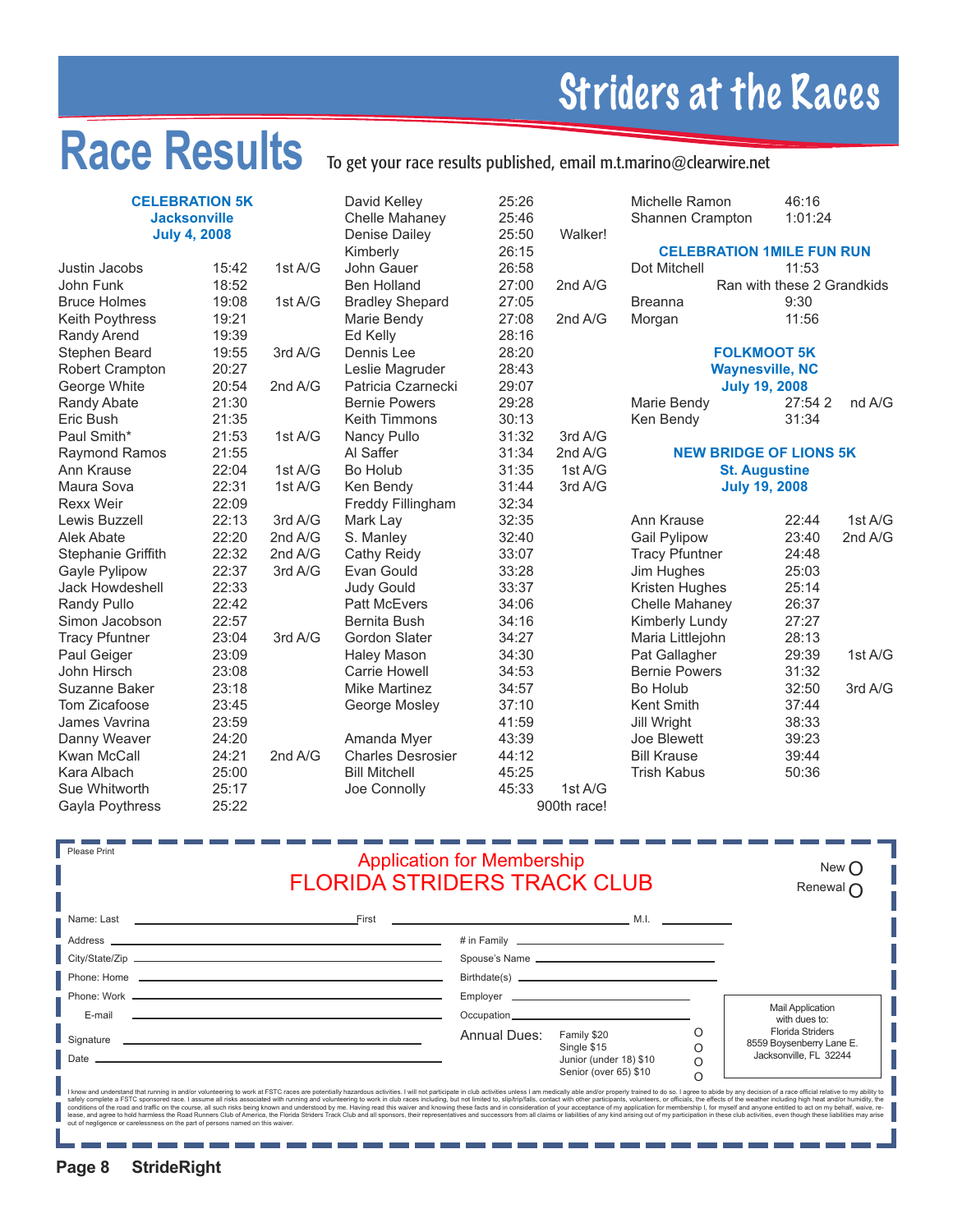### Group Training Runs

| <b>DAY</b>     | <b>TIME</b>          | <b>DISTANCE</b>                                         | <b>JACKSONVILLE AREA</b>                                           | <b>CONTACT</b>                                                    |
|----------------|----------------------|---------------------------------------------------------|--------------------------------------------------------------------|-------------------------------------------------------------------|
|                |                      |                                                         |                                                                    |                                                                   |
| Sunday         | 6:30 AM              | 5 to 10 Miles<br>Various pace groups Ragtime Restaurant | <b>Atlantic Beach</b><br>First Street & Atlantic Blvd              | <b>Bill or Dot Mitchell</b><br>(904) 241-0331<br>mitd0005@mac.com |
| Sunday         | 6:30 AM              | 6 to 20 Miles<br>Various pace groups Blanding Blvd.     | <b>Orange Park Sun Tire</b>                                        | Dave Bokros at DBokros@comcast.net or<br>904-545-4538             |
| Sunday         | 10:00 AM<br>Seasonal | 3-8 Miles<br><b>Trail Run</b>                           | Ponte Vedra<br>Guana State Park                                    | Craig O'Neal (904) 568-4825<br>charityrunningcoach@yahoo.com      |
| Sunday         | 7:00 AM              | 7.5 Miles<br><b>Black Creek Trail</b>                   | <b>Super WalMart (NE corner)</b><br><b>Fleming Island</b>          | Kay Womack (904) 215-8656<br>kaywoma@hotmail.com                  |
| Monday         | 5:30 PM              | 6 Miles<br>Downtown Bridges                             | <b>Jacksonville</b><br><b>Charthouse Restaurant</b><br>parking lot | Danny Weaver (904) 287-5496                                       |
| <b>Tuesday</b> | 6:30 PM              | $5+$ miles                                              | Ponte Vedra Beach<br>Sawgrass Village                              | Craig O'Neal (904) 568-4825<br>charityrunningcoach@yahoo.com      |
| Weds.          | 6:30 PM              | <b>Interval Training</b>                                | Orange Park, St. Johns<br><b>Country Day Track</b>                 | Dave Bokros at DBokros@comcast.net or<br>904-545-4538             |
| Weds.          | 5:30 PM              | <b>Interval Training</b>                                | <b>Jacksonville</b><br><b>Bolles School</b><br>San Marco Blvd.     | Danny Weaver (904) 287-5496                                       |
| Weds.          | 6:00 PM              | 6.2 Miles<br>Easy pace                                  | <b>Jacksonville</b><br><b>Boone Park Riverside</b>                 | Doug Tillett (904) 388-6139<br>douglastillett@hotmail.com         |
| Thursday       | 6:30 PM              | 5 Miles<br>Varied pace                                  | San Marco/Largo Park<br>Corner of Naldo and Largo                  | Doug Tillett (904) 388-6139<br>douglastillett@hotmail.com         |
| Saturday       | 7AM                  | $7+$ miles                                              | Ponte Vedra Beach<br>Sawgrass Village                              | Craig O'Neal (904) 568-4825<br>charityrunningcoach@yahoo.com      |
| Saturday       | 6:30 AM              | 10 to 15 Miles<br>Moderate pace                         | <b>Julington Creek Starbucks</b>                                   | <b>Wendy Patterson</b><br>(904) 237-4100<br>wenrex@comcast.net    |

# Congratulations to Shannen and Robert Crampton!

On the arrival of...

**Cristopher Timothy-Robert Crampton July 8th at 8:27 p.m. 6lbs. 13.7 oz. and 22 1/2 inches in length.**

The family will be at the JDR Bridge Run, and are looking forward to seeing everyone. Four days prior to Christopher's arrival, Shannon ran the Celebration 5k in 1:02:24. She reported that although it wasn't a PR, she was glad to get in the 5k. Shannen and Robbie say that they are so happy to have the little guy in their life. And Robbie will be hopefully be going to track, and I will try to make it.

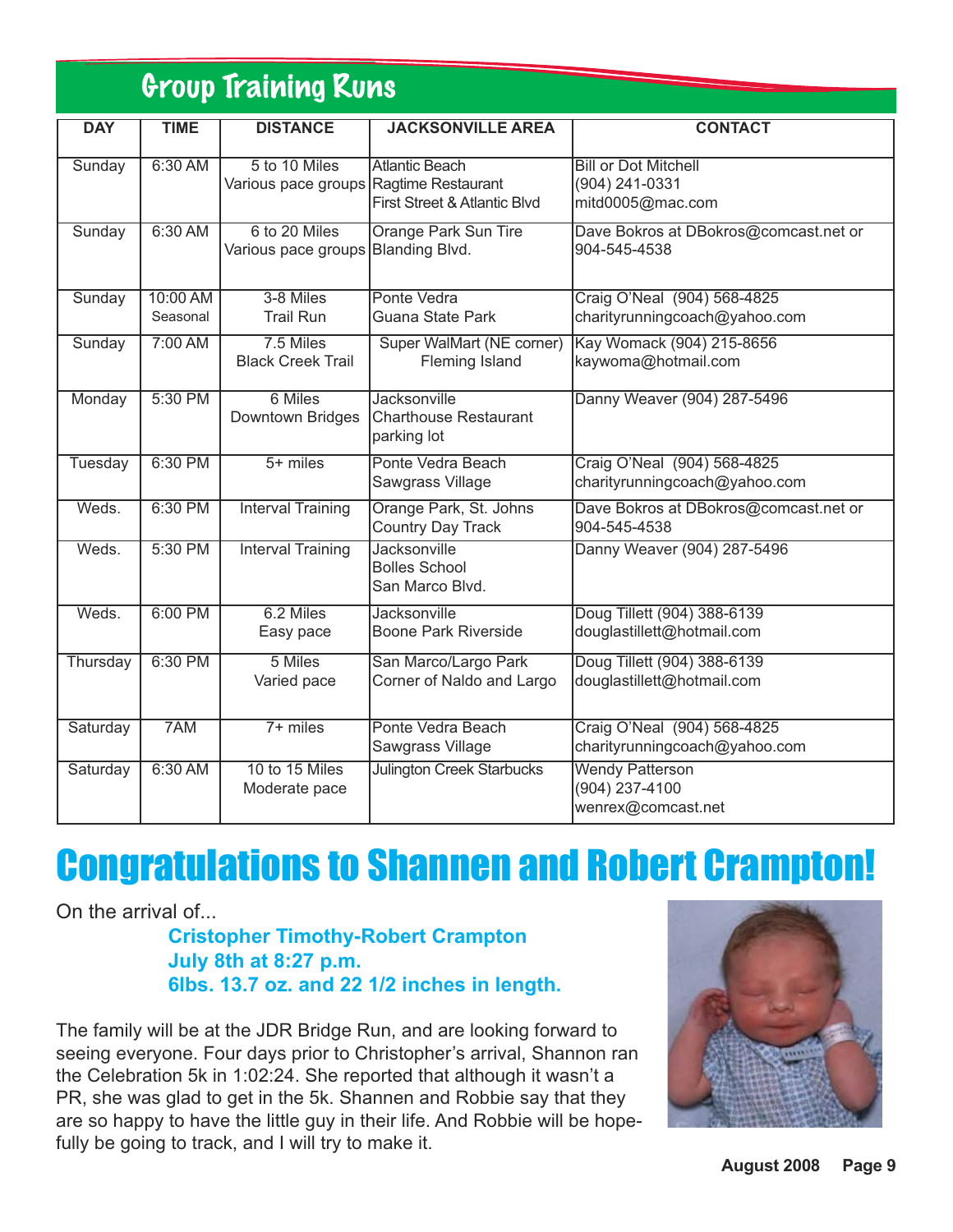## August 2008 Race Calendar

Published as a service. Accuracy is not guaranteed. If you would like your race listed: Contact either Ken Bendy, RRCA Southern Director (904) 278-2926 Email kbendy@aol.com or Mike Bowen, RRCA State Rep (N. Florida) 850-452-6711 (day) 850-3081953 (eve) Email Michael.s.bowen@gmail.com, website http://www.geocities.com/rrca\_north\_florida.

for a North Florida list, with web links, see http://members.aol.com/rrcahtml/rrcacal.htm

| <b>DATE</b>        | <b>EVENT</b>                                                                                 | <b>TIME</b>                           | <b>LOCATION</b>                                                                        | <b>CONTACT</b>                                                                           |
|--------------------|----------------------------------------------------------------------------------------------|---------------------------------------|----------------------------------------------------------------------------------------|------------------------------------------------------------------------------------------|
| August 2           | <b>JDR Bridges Run 5K</b>                                                                    | 7:30 p.m.                             | <b>Hemming Plaza</b><br>Jax                                                            | (904) 731-1900<br><b>First Place Sports</b>                                              |
| August 8 & 9       | Tour de Pain<br>3 races in 24 hours<br>4 Mi. Beach Run<br>5K on Baymeadows<br>1 Mile Sizzler | 7:30 p.m.<br>$7:30$ a.m.<br>4:30 p.m. | <b>Jax Beach Seawalk</b><br>1st Place Sports<br>Baymeadows Rd.<br>Hemming Plaza<br>Jax | (904) 731-1900<br><b>First Place Sports</b>                                              |
| August 23          | Carabba's<br>Summer Beach Run 5<br>Mile                                                      | 7:00 p.m.                             | <b>Seawalk Pavilion</b><br>Jax Beach                                                   | (904) 731-1900<br><b>First Place Sports</b>                                              |
| August 30          | Turtle Trot 5/10K                                                                            | 8:00 a.m.                             | Atlantic Rec. Ctr<br>2601 Atlantic Ave.<br>(Ft. Clinch State Park)<br>Fernandina Beach | (904) 277-3676<br>www.ameliaislandrunners.com<br><b>Amelia Island Runners</b>            |
| <b>November 8</b>  | <b>Hog Jog 5K</b><br><b>Cross Country</b><br>and FUN RUN                                     | <b>TBD</b>                            | <b>Van Zant Park</b><br><b>Lake Asbury</b>                                             | (904) 728-7759<br>stevebruce@comcast.net<br><b>Florida Striders</b><br><b>Track Club</b> |
| <b>January 17</b>  | <b>River Road Resolution</b><br><b>Run 5K and FUN RUN</b>                                    | <b>TBD</b>                            | <b>Orange Park</b><br><b>Kennel Club</b>                                               | (904) 272-1770<br>BobBoydFL@gmail.com<br><b>Florida Striders</b><br><b>Track Club</b>    |
| <b>February 15</b> | <b>National Marathon to</b><br><b>Fight Breast</b><br>"26.2 with Donna"                      | 7:30 a.m.                             | <b>Near Mayo Clinic</b><br><b>Jacksonville</b>                                         | <b>Donna Hicken</b><br><b>Foundation</b>                                                 |
| <b>April 18</b>    | <b>Run to the Sun 8K</b><br>and FUN RUN                                                      | <b>TBD</b>                            | <b>Orange Park</b><br><b>Kennel Club</b>                                               | (904) 718-4210<br>kaywoma@hotmail.com<br><b>Florida Striders Track</b><br><b>Club</b>    |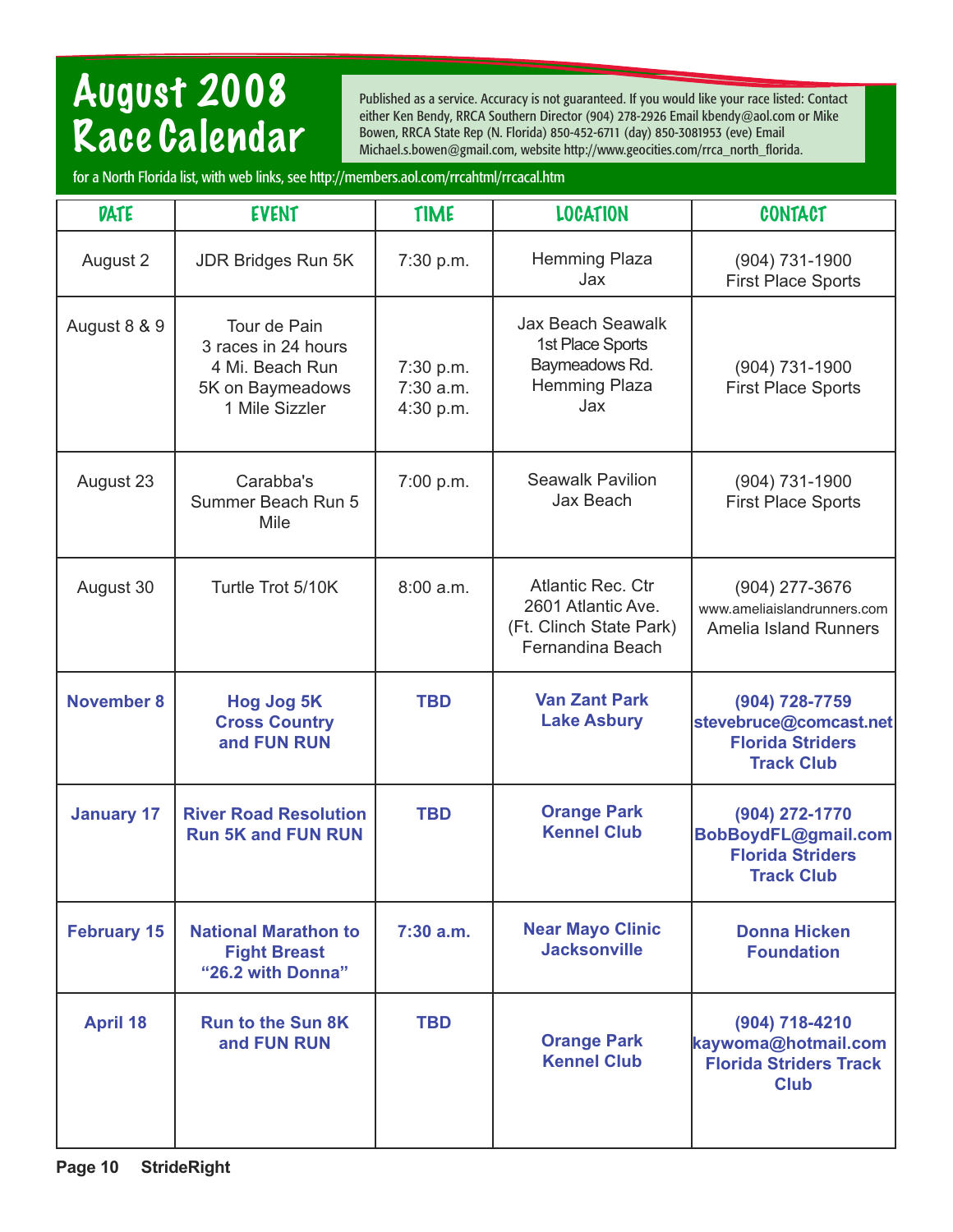# The Back Page BY MIKE MARINO

Hello and "big ups" to all of you toughing it out and running races in July. Not many races to report, but nonetheless several Striders got out to do what races there were. Some of you must be getting up there in races, and maybe just for fun you'll want to research the number of races you have done and track those you do heretofore (more on that later). As for right now, here are your results.

The 4th of July gave us not only barbeques and fireworks, but also the **Celebration 5K** in Jacksonville. Striders were celebrating in a big way at the race, both individually and as groups. Our fastest individual was **Justin Jacobs**, who ran a 15:42 for a 3rd place overall finish. For groups, we had Strider men and women sweeping age groups. For the ladies, **Ann Krause, Stephanie Griffith** and **Gayle Pylipow** combined to sweep women's 50-54 age group. Ann was also our fastest female Strider as well, posting a 22:04. For the men, **Paul Smith, Ben Holland** and **Ken Bendy**

swept the 65-69 age group. Other Strider age group champions were **Bruce Holmes, Maura Sova, Bo Holub** and, in his 900th race, **Joe Connolly**. Pacing to 2nd place age group finishes were **George White, Alek Abate, Kwan Mc-Call, Marie Bendy** and **Al Saffer**. And also finding reason to celebrate with 3rd place age group finishes were **Nancy Pullo, Lewis Buzzell, Tracy Pfuntner** and **Stephen Beard**. Two other notable performances were turned in by two walkers, **Denise Dailey** and **Shannen**



**Crampton**. Denise walked, I repeat, walked a 25:50, and Shannen completed the 5K just four days before giving birth. And there were Striders in the fun run too, with **Dot Mitchell** running alongside her grand-

children **Breanna** and **Morgan** to the finish. Great effort everyone and a big patriotic salute to all of you.

The only other local race to report is t**he "New" Bridge of Lions 5K**, held in St. Augustine on July 19, 2008. Seventeen Striders reported to the race, and were led by **Ann Krause**, who won her age group with a 22:44. **Pat Gallagher** won his age group as well, while **Gail Pylipow** recorded a 2nd place age group finish and **Bo Holub** a 3rd place age group finish.

**Continued on next page**

# **Jax Runner, 83, makes 900th race**

By RANDY LEFKO Times-Union Community **Contributor** 

Joe Connolly doesn't think he'll be around for number 1,000, but the wily running veteran of Jacksonville took a bit of the fanfare of July 4 with his 900th running race in his 83 years of existence. Connolly ran the 30th annual Celebration 5km road race Friday and was feted for his running perserverance.

"I have had prostate cancer and even had a heart attack during the River Run 15km race a couple of years ago, but I'm still here," Connolly quipped through a slightly embarrassed smile as the Jacksonville running community highlighted his day. "I've never really won anything big with running except my age group. Not too many 80 year olds kicking around with running shoes on, you know."

Connolly, an accountant for the CSX Corporation, started his running epic in 1971 and has kept the dream alive

through two wives, lots of rain, a beer can thrown at him, a Bible-touting spitter and the inspiration of two people in particular; world-reknown runner and book writing philosopher Dr. George Sheehan, of New Jersey, and fellow age group combatant Norman Fernee.

"Dr. George was a great runner for his age, but he was very inspirational with the books he wrote about the whole running aura," said Connolly. "Norman, God rest his soul, died a couple of years ago from prostate cancer, but he and I raced side by side plenty of times then shared off-the-run good times. I could never quite catch him."

Connolly's early athletic career centered around Boston College ice hockey where he played center then he developed a passion for tennis and found out running could help his game.

"Running actually helped my tennis, then I started to like the runs more than tennis," he said.

Connolly's northeastern roots, mainly the Cape Cod area, gave him his most memorable runs as he ran in three of the infamous Falmouth Road Races.

"It's just so pretty up there and a little cooler," he said.

Connolly received a couple of plaques, a clock and even a 900th race cake while listening up to see if he would snare yet another age group win which he did.

The Jacksonville Track Club, the Florida Striders, and Doug Alred of 1st Place Sports, who is race director to many Jacksonville run races, all gave kudos to Connolly on July 4.

"He has always been around and always smiling," said Alred, who remembered the heart attack year. "We thought that would be the end of his running, but he's still running."

As Connolly stacked up his hardware to head home, he advised a younger athlete of one thing. "Keep moving, it keeps you young."

**Re-printed with permission from the Florida Times-Union's Community Spolight, July 8, 2008.**